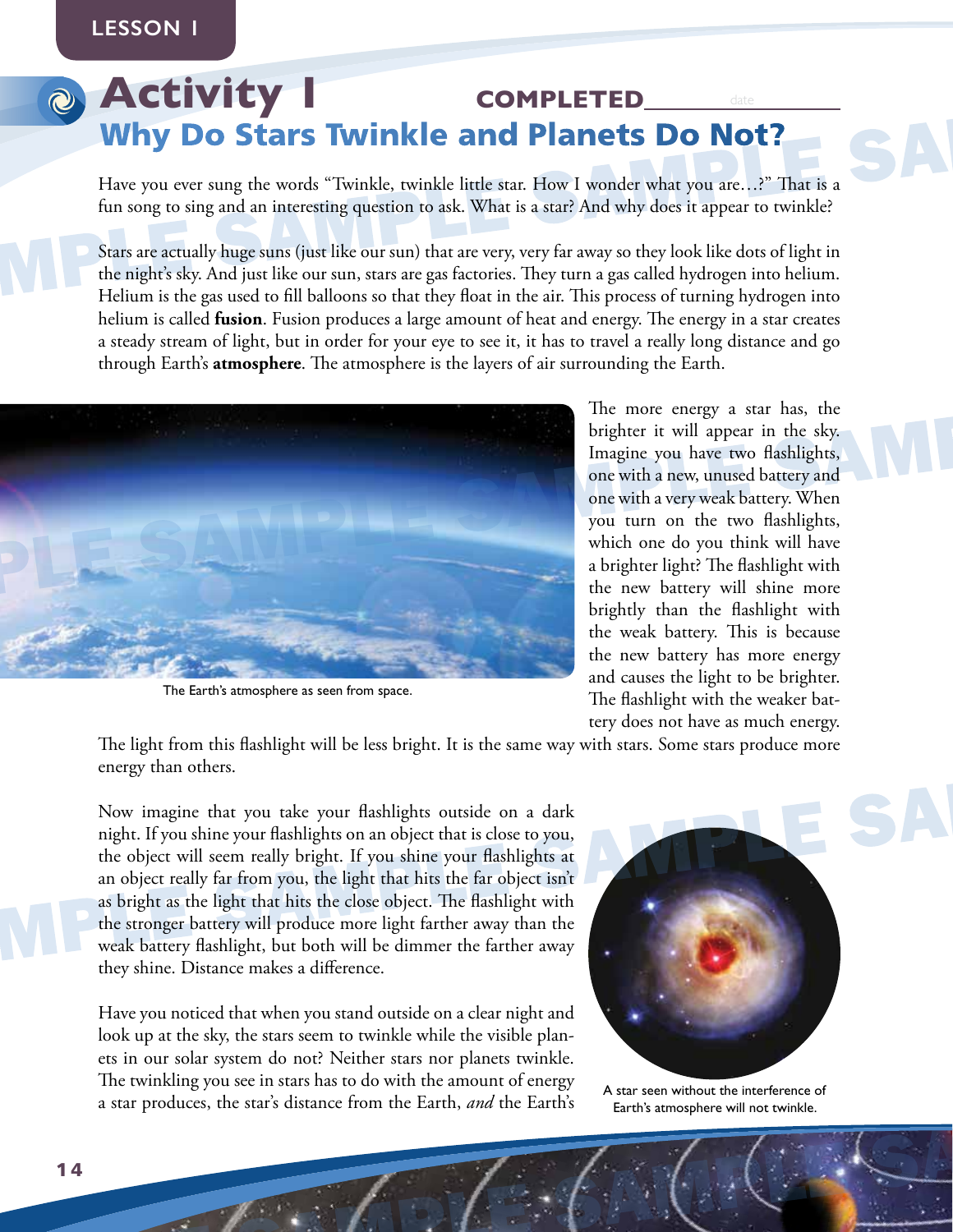atmosphere. When we look at photographs of stars taken by the Hubble Telescope, we see that stars create a steady stream of light that is not jumping around.

atmosphere. When we look at photographs of stars taken by the Hubble Telescope, we see that stars<br>create a steady stream of light that is not jumping around.<br>The planets in our solar system do not create their own light (l The planets in our solar system do not create their own light (like stars); they reflect light from our sun. Planets are also closer to our Earth and so they seem brighter than distant stars. The twinkling then that you see when you look at the night's sky is really caused by distance (stars are much farther away than planets) and the amount of light (reflected by planets or produced by stars) entering Earth's atmosphere.

Let's do an activity to help you understand.

#### You will need:

- A flashlight
- A flat piece of foil: half smooth/half wrinkled

## You will do:

- 1. Place the foil on the floor or on a flat surface.
- 2. Shine the flashlight closely on the smooth half of the foil.
- 3. Observe the light that you see reflected.
- 4. Stand farther back and do this again.
- 5. Record your observations in the chart provided.
- 6. Now shine the light closely on the wrinkled half of the foil.
- 7. Observe the light that you see reflected.
- 8. Stand farther back and do this again.
- 9. Record your observations in the chart provided.



Foil Example

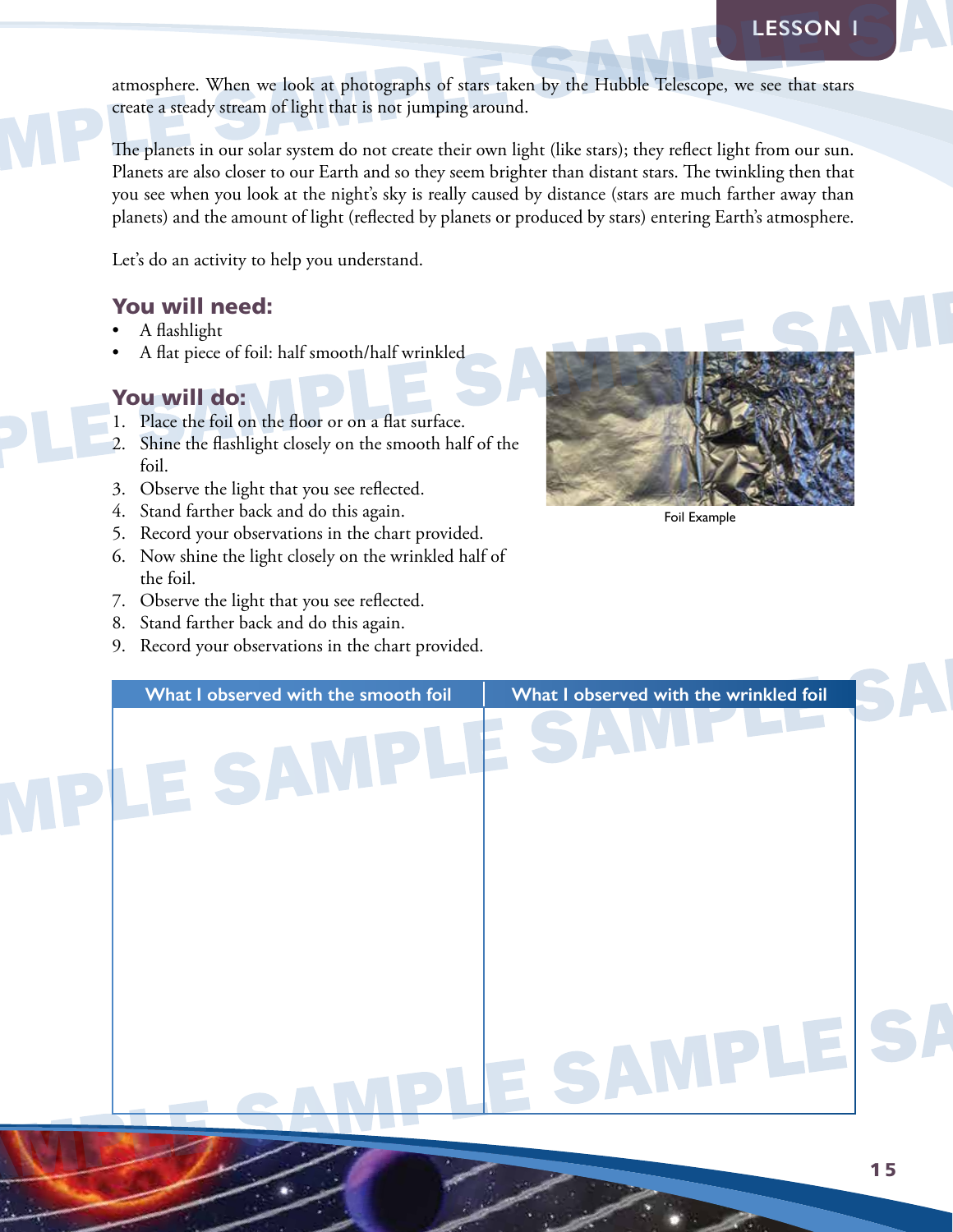

#### **Discussion**

In this activity, the wrinkled foil was used to represent Earth's atmosphere. The smooth foil showed you what would happen if the air in the atmosphere were not moving. You should have seen a fairly direct and clear reflection of light at close and far distances. In science, we call this example a **control**. Of course, we do know that the air in our atmosphere is always moving. This is one reason we experience different weather patterns. In science, we call the wrinkled foil a **variable** because it is different (varies) from our control, which does not change.

From our control, which does not change.<br>
You should have seen areas of light that reflected back and "twinkled" more the farther you stood<br>
back from the foil. Since the wrinkled foil represents the moving air that makes You should have seen areas of light that reflected back and "twinkled" more the farther you stood back from the foil. Since the wrinkled foil represents the moving air that makes up Earth's atmosphere, the light hitting the "moving" air was bounced around. The farther back you stood, the more the light should have appeared to "twinkle."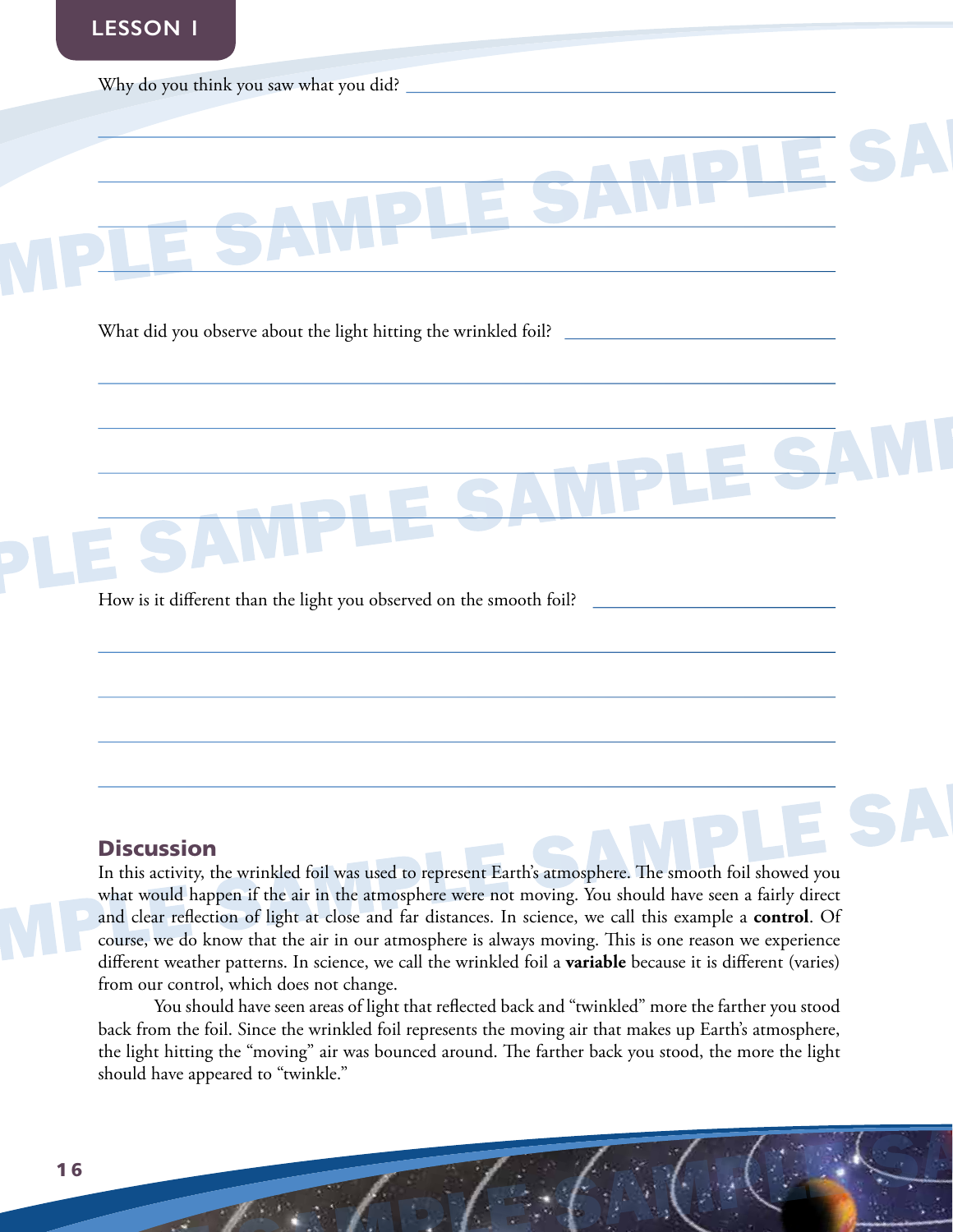Stars produce their complete Sheets they appear the Earth they appear the Earth way appear the Earth way appear<br>the Earth way appear the Earth Star Sheets of air surrounding<br>the Earth. The many layers of air around the Ear SAMPLE SAMPLE SAMPLE SAMPLE SAMPLE SAMPLE SAMPLE Planets in our solar system reflect light from our sun. They are also closer to Earth and appear brighter. Stars produce their own light. Since they are farther away from the Earth, they appear dimmer.

Light from both the planets and the stars travels through space to the layers of air surrounding the Earth. The many layers of air around the Earth have different temperatures and are moving. When

the smaller, distant light from the stars reaches the Earth's atmosphere, the light bends. When the light bends, it appears to jump around and "twinkle." Scientists call this **stellar scintillation**. Because they are closer than a star's light, planets do not seem to "twinkle."

Can you think of another object in the night sky that reflects the sun's light? It's so close and bright that sometimes you can see it during the day. It's our Moon! We see the Moon as a large, clear object in the sky because it is so close to Earth. The principle is the same for our Moon as for the planets in our solar system.

The next time someone asks you if you see a twinkling star, you can explain that stars actually produce a steady stream of light and only appear to twinkle as their light hits the atmosphere around the Earth.



A full Moon reflecting the sun's light toward Earth

give this activity<sup>1</sup> stars! Color the stars to show how much you enjoyed this activity. SAMPLE SAMPLE SAMPLE SAMPLE SAMPLE SAMPLE SAMPLE SAMPLE SAMPLE SAMPLE SAMPLE SAMPLE SAMPLE SAMPLE SAMPLE SAMPLE SAMPLE SAMPLE SAMPLE SAMPLE SAMPLE SAMPLE SAMPLE SAMPLE SAMPLE SAMPLE SAMPLE SAMPLE SAMPLE SAMPLE SAMPLE SAMPL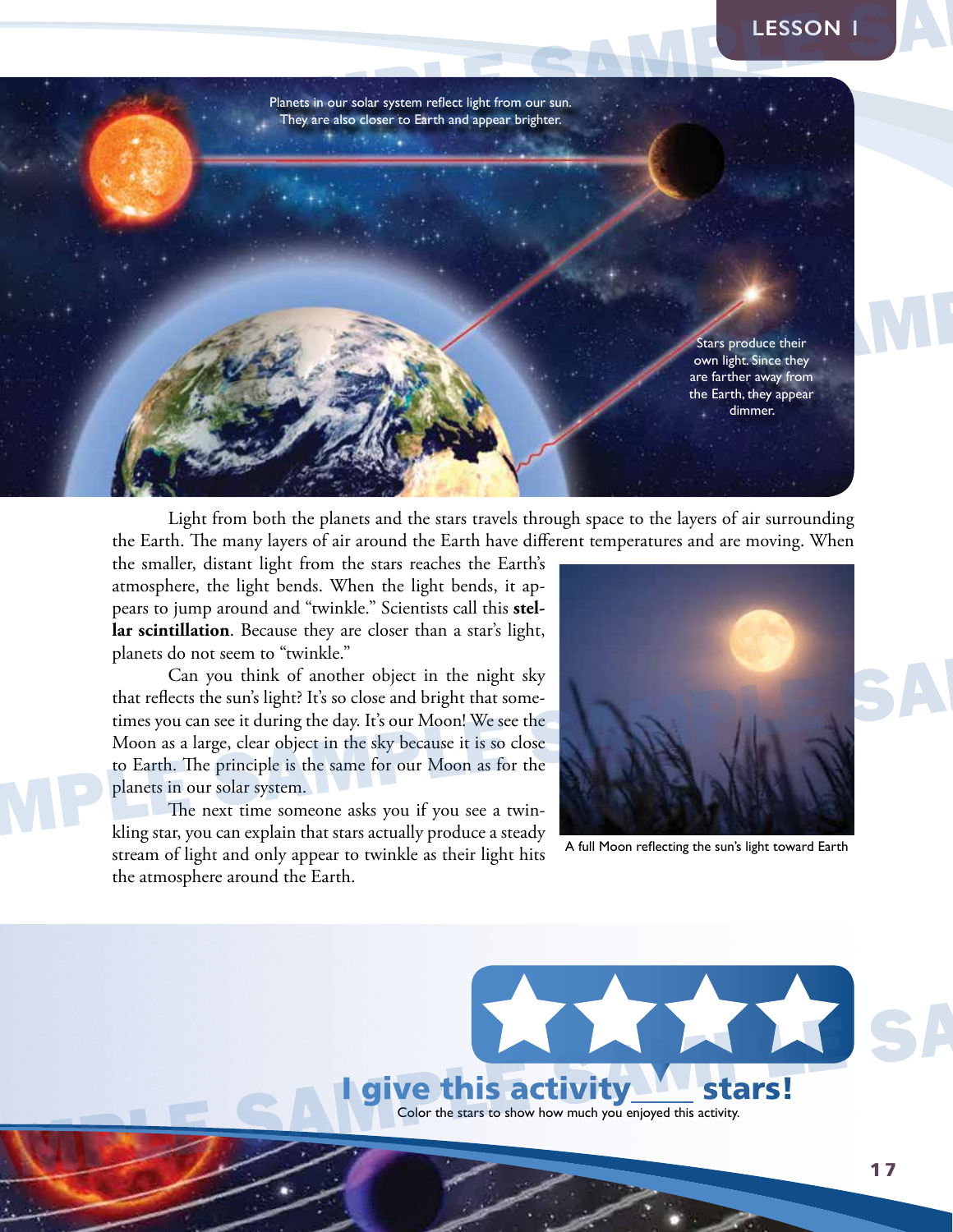# Activity 5 **COMPLETED** Build a Model Solar System

In this activity, you will create a model of our solar system that can be displayed.



The 8 planets in our solar system (not to scale).

## You will need:

- Balloons
- Paper Plate
- Notecards
- **Markers**
- Measuring Tape
- **String**
- **Scissors**
- Tape

## You will do:

- 1. Look at the chart to see which balloon represents which planet.
- 2. As you blow up each balloon, measure the distance across the diameter of the balloon at its widest point. Tie the balloon closed when the diameter is close to the number on the chart.

| · Balloons<br>• Paper Plate<br>• Notecards                                                                                                      | <b>Planet the</b><br><b>Balloon</b><br><b>Represents</b> | <b>Balloon to Use</b> | Approximate<br>Diameter of<br><b>Inflated Balloon</b> |
|-------------------------------------------------------------------------------------------------------------------------------------------------|----------------------------------------------------------|-----------------------|-------------------------------------------------------|
| • Markers<br>• Measuring Tape                                                                                                                   | Mercury                                                  | small black           | 1 inch                                                |
| • String<br>• Scissors                                                                                                                          | Venus                                                    | small orange          | 2 1/2 inches                                          |
| $\bullet$ Tape                                                                                                                                  | Earth                                                    | small blue            | 3 inches                                              |
| You will do:                                                                                                                                    | Mars                                                     | small red             | $1\frac{1}{2}$ inches                                 |
| 1. Look at the chart to see<br>which balloon represents                                                                                         | Jupiter                                                  | large orange          | 24 inches                                             |
| which planet.<br>2. As you blow up each bal-                                                                                                    | Saturn                                                   | large red             | 20 inches                                             |
| loon, measure the distance<br>across the diameter of the                                                                                        | Uranus                                                   | medium light blue     | 8 inches                                              |
| balloon at its widest point.<br>Tie the balloon closed when                                                                                     | Neptune                                                  | medium dark blue      | $7\frac{1}{2}$ inches                                 |
| the diameter is close to the<br>number on the chart.<br>3 Use a paper plate to make a ring that will fit around the balloon representing Saturn |                                                          |                       |                                                       |

- 3. Use a paper plate to make a ring that will fit around the balloon representing Saturn.
- 4. Label your planets using a notecard for each.
- S. Co as paper paint of make sum in the correct order.<br>
4. Label your planets using an otecard for each.<br>
5. Tape a string to each balloon, and hang them from the ceiling using tape. Make sure you hang the<br>
balloons in the 5. Tape a string to each balloon, and hang them from the ceiling using tape. Make sure you hang the balloons in the correct order.

#### **Your solar system model is now complete. Great job!**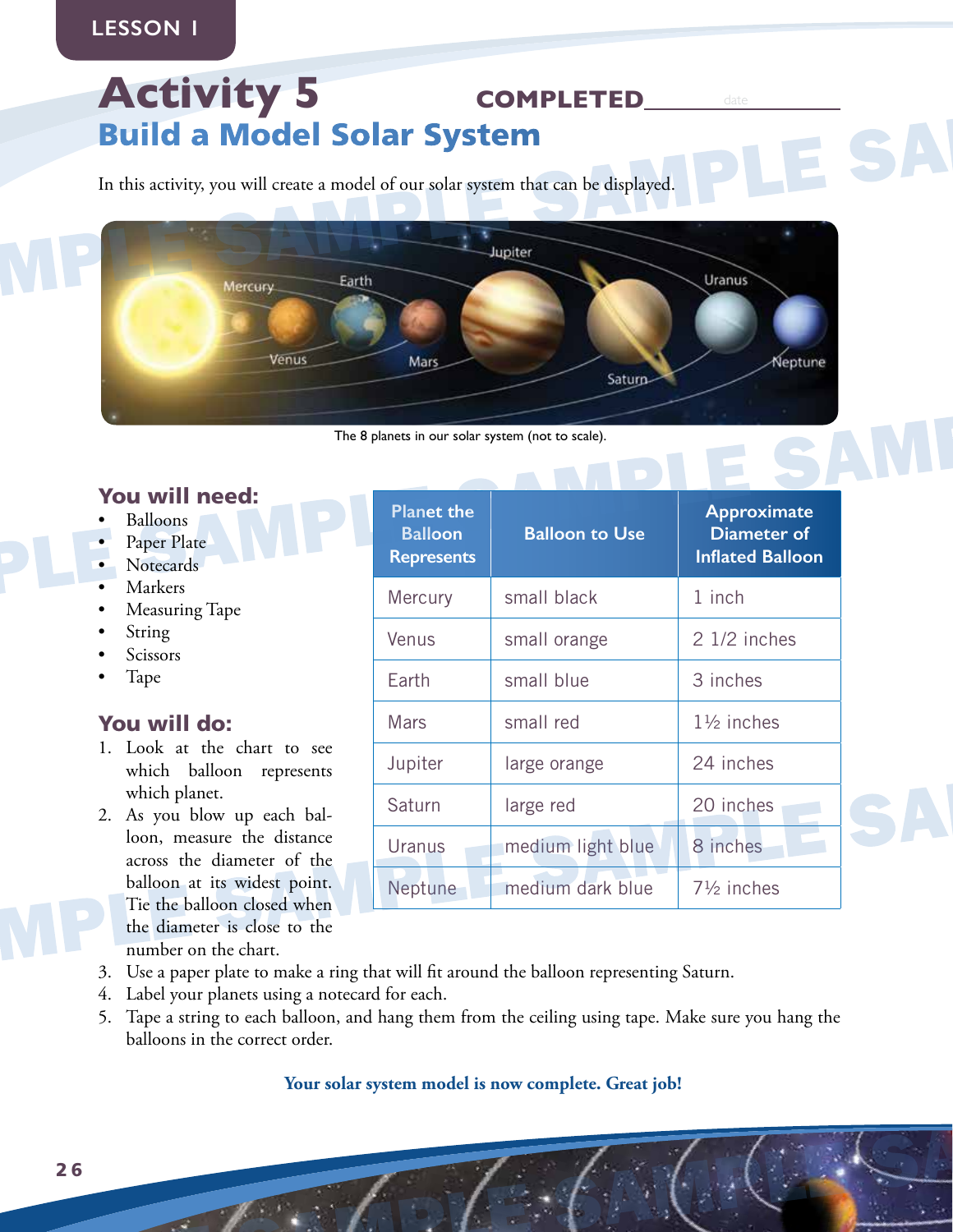#### **NOTE:**

If you decide to include the sun, have your student measure 300 inches in order to recognize that the sun's diameter is far larger than any of the planets' diameters.